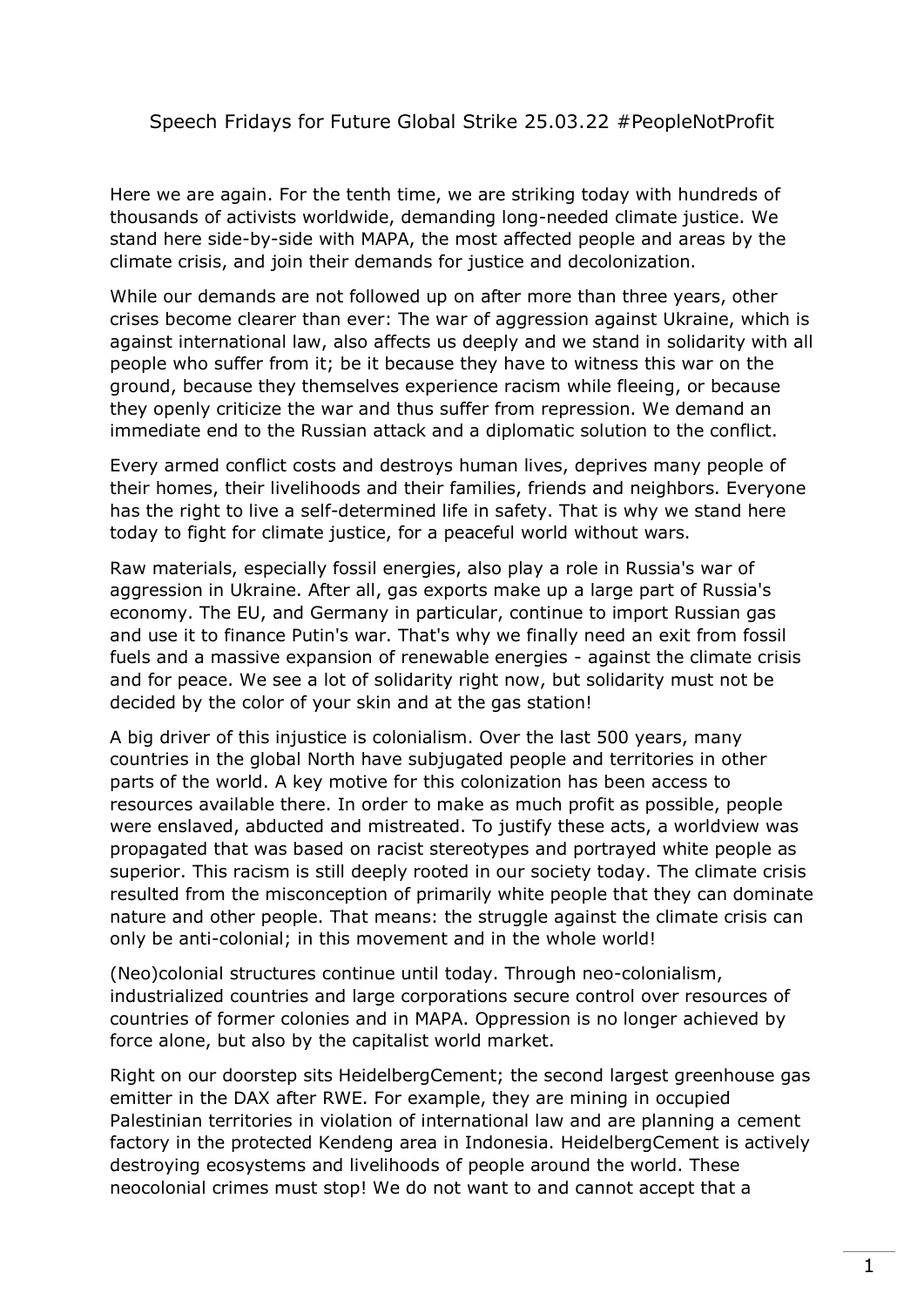company based in Heidelberg commits such blatant violations of human and international law and tramples on the rights of indigenous minorities.

This applies not only to large corporations, but also to governments. Let's look at China, where Han Chinese are oppressing the Uighur Muslim minority and erasing their cultural identity. Millions of people are imprisoned, tortured and murdered in so-called re-education camps - more like modern concentration camps - while German corporations like Volkswagen continue to sell cars produced by Uyghur forced labor, thus financing the Chinese regime. We demand: People not profit! It must not be that the oppression of the Uyghurs and the violation of their rights by Western companies continues to be supported.

The former German Empire, as a colonial power, also exploited the people and resources in its colonies and, as such a small country, has the fourth largest historical emissions worldwide. Therefore, we also have a historical responsibility. We demand that the governments of the Global North, especially Germany, finally live up to their responsibility.

The first step is reparations to MAPA - both in the form of recognizing the land rights of indigenous, Black, anti-patriarchal, and marginalized communities, and by providing resources to adapt to the impacts of the climate crisis. But these reparations are not a charitable gift from the Global North. They are part of a process that restores justice, albeit far too late! It is a common misconception that white people in the Global North should or even could save MAPA through donations. This notion only reinforces colonial power structures. This phenomenon is also called white saviourism. In reality, however, it is quite different. We do not have to save MAPA through our supposedly heroic actions, but rather we have to pay our debt for the damage we have caused for centuries and continue to cause.

The rich countries of this world are responsible for over 90% of the world's CO2 emissions. This means that they are responsible for more than twice as much emissions and pollution as the entire poorer part of the world's population. This means that the people who are most affected contribute the least to global emissions, whereas those who are hardly affected are largely responsible for them. Why is this so? Because economic growth and capitalism dominate the economy and politics, putting the profit interests of large corporations above the interests of the people. Because the ruling class, especially corporations and governments from the Global North, have gained power for centuries through colonialism, capitalism, patriarchy, white supremacy and exploitation, which they have used ever since to exploit and destroy the earth and its most marginalized populations without remorse. Let's be loud together to make it clear to big corporations and politicians that the interests of all people - and MAPAs in particular - must be put before the greed for profit of the individual few.

At the same time, the working\* class is being used as a tool to build the very capitalist system that is destroying it. We demand a transformation that is also socially just in Germany. That workers<sup>\*</sup> are not exploited, but supported in their labor struggles. Because we have had a failed energy and transport policy for decades, we need socially just answers to the rising energy and fuel prices now,